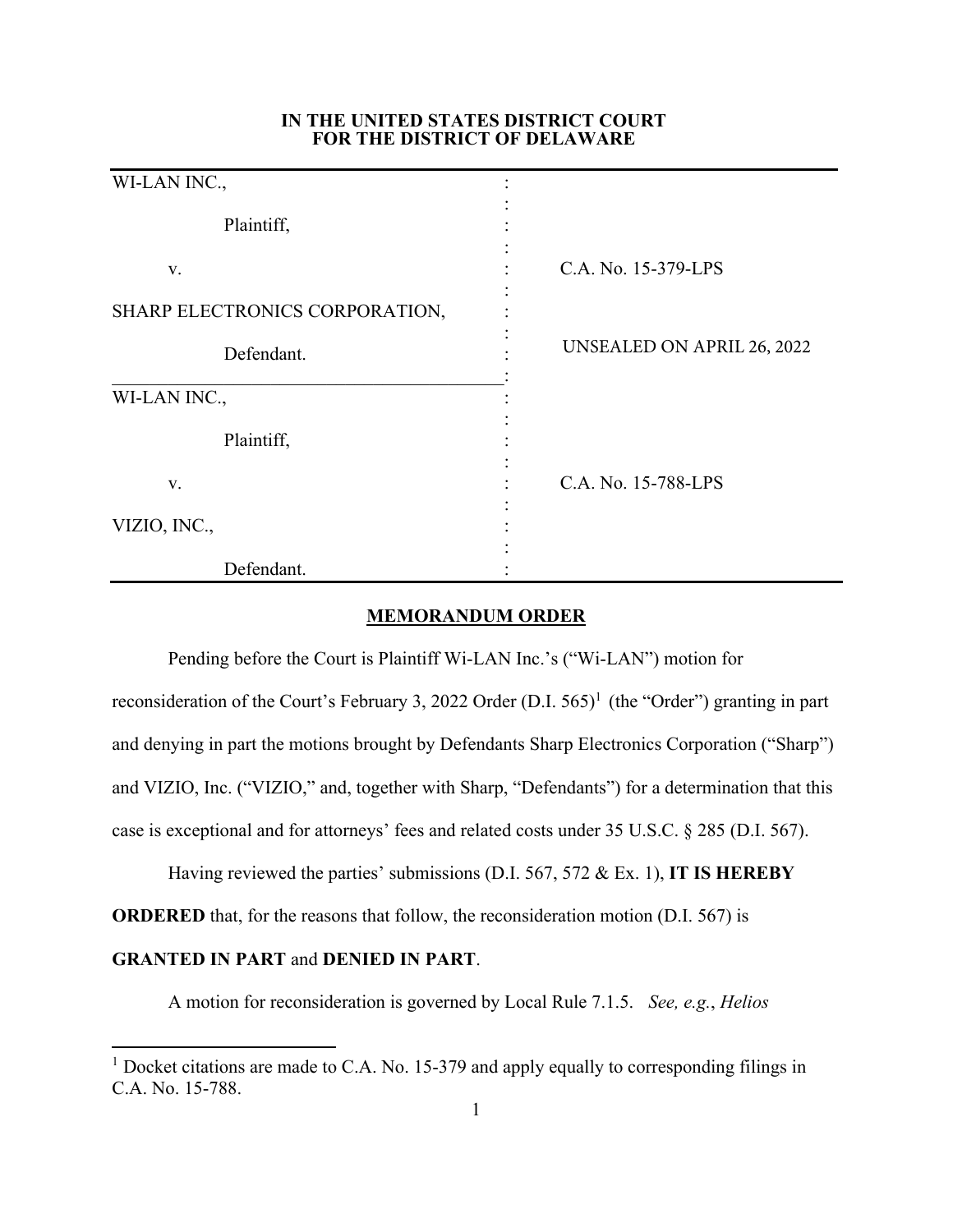*Software, LLC v. Awareness Techs., Inc.*, 2014 WL 906346, at \*1 (D. Del. Mar. 5, 2014). A motion for reconsideration "must rely on one of three grounds: (1) an intervening change in controlling law; (2) the availability of new evidence; or (3) the need to correct a clear error of law or fact or to prevent manifest injustice." *Parkell v. Frederick*, 2019 WL 1435884, at \*1 (D. Del. Mar. 31, 2019). Reconsideration may be appropriate where "the Court has patently misunderstood a party, or has made a decision outside the adversarial issues presented to the court by the parties, or has made an error not of reasoning but of apprehension." *Wood v. Galef-Surdo*, 2015 WL 479205, at \*1 (D. Del. Jan. 26, 2015).

"A motion for reconsideration is not properly grounded on a request that a court rethink a decision already made." *Smith v. Meyers*, 2009 WL 5195928, at \*1 (D. Del. Dec. 30, 2009); *see also Glendon Energy Co. v. Borough of Glendon*, 836 F. Supp. 1109, 1122 (E.D. Pa. 1993). It is not an opportunity to "accomplish repetition of arguments that were or should have been presented to the court previously." *Karr v. Castle*, 768 F. Supp. 1087, 1093 (D. Del. 1991). While a decision on a motion for reconsideration is within the discretion of the Court, such motions "should only be granted sparingly." *Kavanagh v. Keiper Recaro Seating, Inc.*, 2003 WL 22939281, at \*1 (D. Del. July 24, 2003).

Wi-LAN requests that the Court reconsider its Order granting Defendants' motions, or, in the alternative, tailor its fee award to relate to Wi-LAN's conduct during a narrower window of time. (*See* D.I. 567 at 8) In support, Wi-LAN argues that the Court misapprehended the appropriate start and end dates for the period of attorneys' fees, as well as other facts relevant to its decision to award fees. (*See id.* at 2-8)

Previously, the Court determined that this case was exceptional based on Wi-LAN's conduct with respect to the '654 patent after April 26, 2018 – when Wi-LAN obtained the last of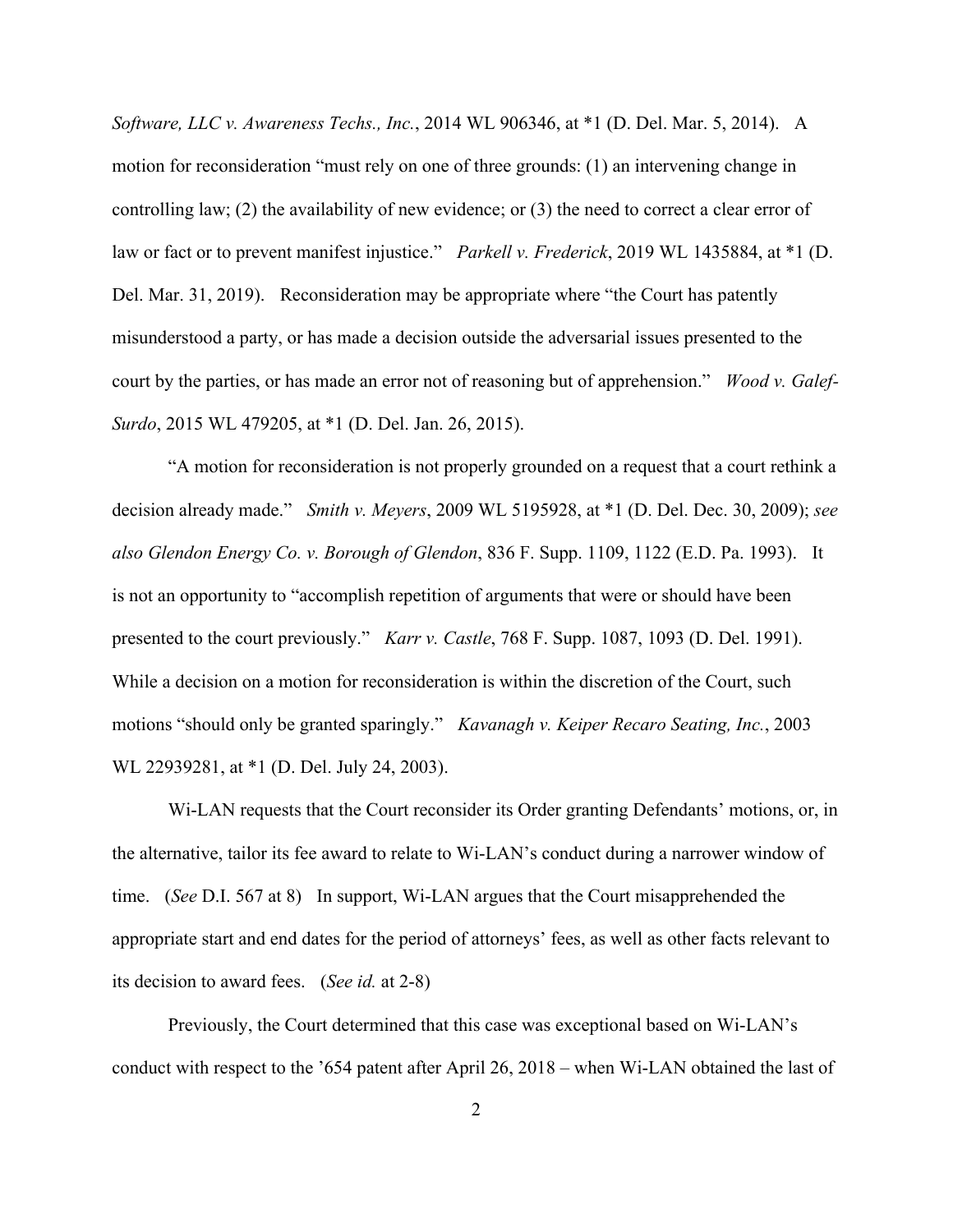the foreign third party "system-on-chip" ("SoC") manufacturers' declarations – through the Court's entry of final judgment for Defendants as to the '654 patent on September 12, 2019. (*See* D.I. 565 at 9) In Wi-LAN's view, a more appropriate window of time (even on the Court's reasoning) is between December 19, 2018 – when, during oral argument on their summary judgment motion, Defendants purportedly first "challenge[d] the admissibility of the source code and SoC declarations (as a whole)" – and the Court's entry of summary judgment on February 14, 2019.<sup>2</sup> (D.I. 567 at 1) The Court agrees with part of Wi-LAN's analysis.

As to the appropriate start date, Wi-LAN's arguments are unpersuasive. In identifying the date by which Wi-LAN should not have continued to assert the '654 patent, the Court explained that, although "multiple dates could be justified based on the evidence," the date it had "determined is most fair to use is April 26, 2018." (D.I. 565 at 7) The Court's view remains unchanged. As Defendants note, Wi-LAN contends that liability for its conduct should only attach "when Defendants point out what Wi-LAN already knew or must have known." (D.I. 572 at 8) This approach lacks merit, both in the context of this case and as a broader principle. (*See id.*) ("Wi-LAN's approach would . . . undermine [the fee award's] purpose [of deterrence] by providing litigants an incentive to knowingly engage in baseless litigation maneuvers and wait and see if their opponents spend vast sums to try to knock back each meritless approach.")

Wi-LAN is correct that, by April 26, 2018, Defendants had not yet filed a motion for summary judgment raising admissibility challenges. (*See* D.I. 567 at 2) But Wi-LAN's suggestion that it "had no way of grasping that its source-code evidence might be inadmissible until Defendants raised the issue" is wrong. (D.I. 572 at 5) Instead, the record establishes that

 $<sup>2</sup>$  Alternatively, Wi-LAN proposes a start date of October 23, 2018, when Defendants filed their</sup> motion for summary judgment of noninfringement. (D.I. 567 at 4 n.1, 8)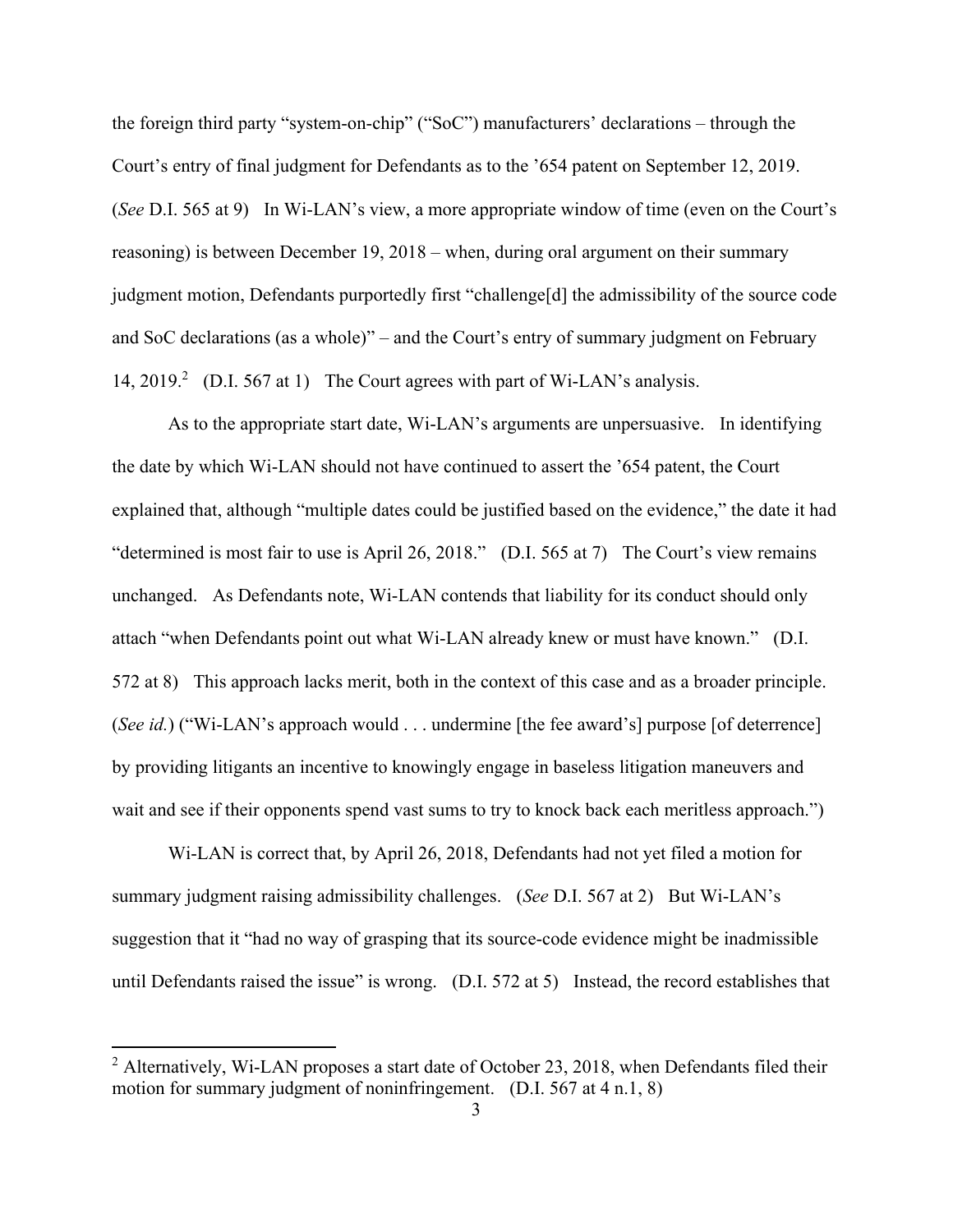Wi-LAN knew or should have known by that date that it did not have sufficient admissible evidence to sustain its burden on infringement. As the Court has noted, Wi-LAN understood early in this case that to prove direct infringement, it would need source code from third-party SoC manufacturers for the period of 2009 to 2017. (*See, e.g.*, D.I. 565 at 4) By April 26, 2018, Wi-LAN knew that the best evidence it could obtain was a single version of source code from 2017 and accompanying declarations stating that there are no material differences between that version of the code and any versions used through 2009. (*See id.* at 6-7) And Wi-LAN likewise knew by then that it probably could not get even this limited evidence admitted at trial.

As Defendants have noted, the declarations could not "substitute for Wi-LAN actually obtaining code going back to 2009 (which it admittedly did not do)." (D.I. 332 at 2) Further, MediaTek – whose chips accounted for "something in the order of 92 percent of the [accused] chips," according to Defendants (D.I. 572 Ex. 1 at 50; *see also* D.I. 418 at 1 (referring to MediaTek as "the dominant SoC manufacturer")) – told Wi-LAN in April 2017 that it could not produce anyone who could state under oath that there are no "material differences" among the chips manufactured over a period of nearly eight years (D.I. 547-1 Ex. 2 at 3). Moreover, almost all of the declarations were obtained before the Court issued its claim construction order in this case, raising the question of how the declarants (or anyone) could have known what distinctions were "material." (*See* D.I. 565 at 7-8)

As Defendants noted well before filing their summary judgment motion, Wi-LAN faced an "insurmountable" failure of proof with respect to the '654 patent. (D.I. 332 at 2) It was unreasonable for Wi-LAN to think it could overcome this failure with just one version of source code and unreliable declarations from declarants who would not appear at trial.

As the Court already concluded, these facts, as well as the apparent lack of any viable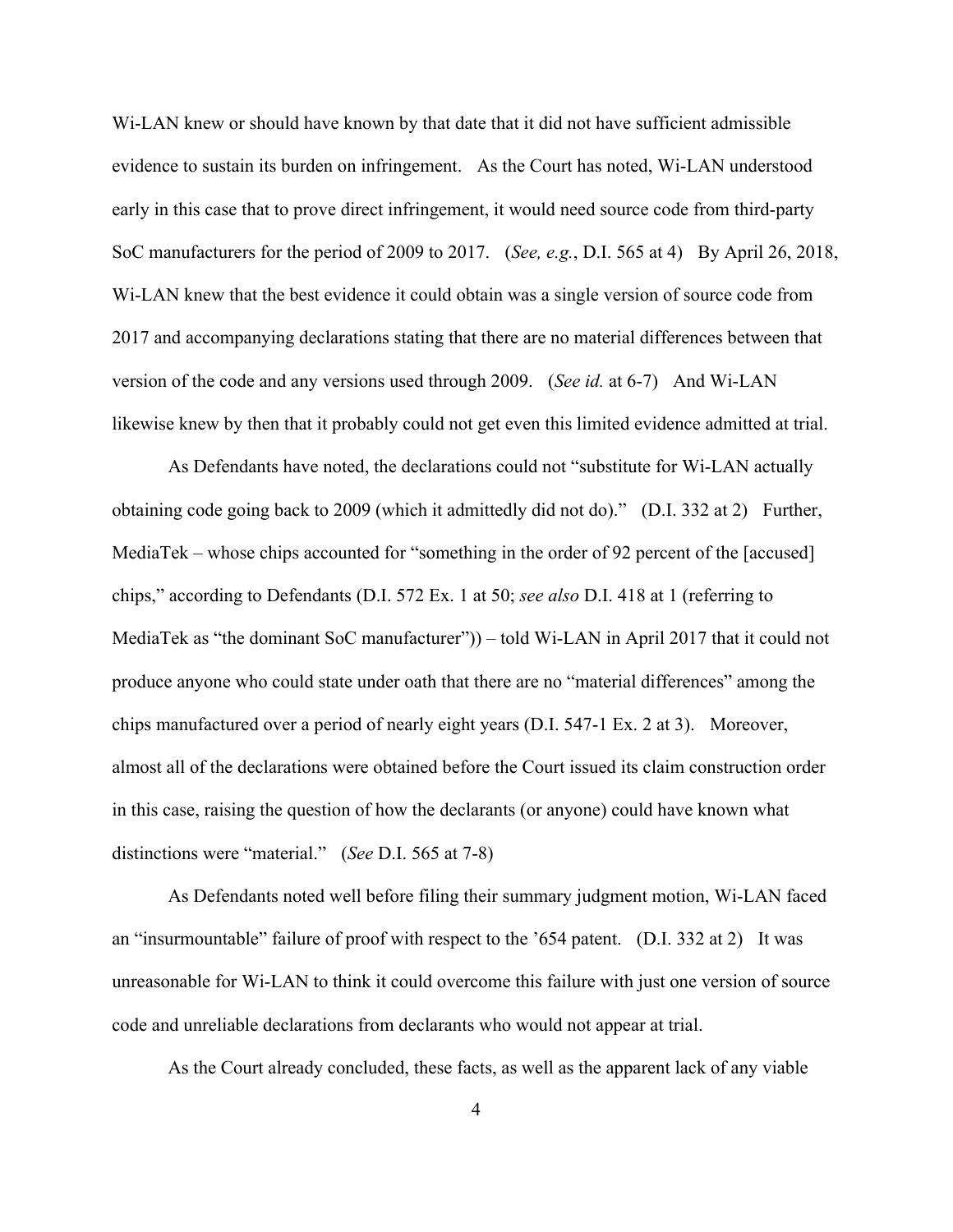strategy by Wi-LAN with respect to admissibility, provide ample support for the Court's conclusion that April 26, 2018 is the most appropriate start date for the period of attorneys' fees. (*See* D.I. 565 at 7-8)

Further, the Court agrees with Defendants that, as to the appropriate start date, Wi-LAN "merely disagree[s] with the Court's reasoning," and has not "demonstrate[ed] a misapprehension of facts or the law." (D.I. 572 at 2-3) This provides further support for the Court's decision to deny the request for reconsideration of this aspect of its Order.

As to the appropriate end date, on reconsideration the Court agrees with Wi-LAN that during the period between the Court's entry of summary judgment and its entry of final judgment as to the '654 patent, "[t]here was no perpetuation of the 'exceptional' conduct found by the Court." (D.I. 567 at 5) While Defendants are correct that, during that time, they incurred costs as they prepared briefing related to final judgment on the '654 patent, at that time the parties were "simply engaged in disputes as to how exactly to resolve the underlying case prior to appeal." (*Id.*) Having reconsidered the issue, the Court finds it made an error of apprehension; it overlooked the fact that there is no causal connection between Wi-LAN's misconduct and the fees expended by Defendants between February 14, 2019 and September 12, 2019. *See generally Glendon Energy*, 836 F. Supp. at 1122 ("[A] motion for reconsideration addresses . . . factual . . . matters that the Court may have overlooked . . . ."). Given the absence of misconduct during that period (i.e., February to September 2019), the parties – reasonably – did not focus on it during briefing and argument. Nor did the Court. Relatedly, the Court does not view Wi-LAN's argument relating to this period as one that "should have been presented" previously, *Karr*, 768 F. Supp. at 1093, as it did not become particularly relevant until *after* the Court issued its Order establishing the pertinent window of time.

5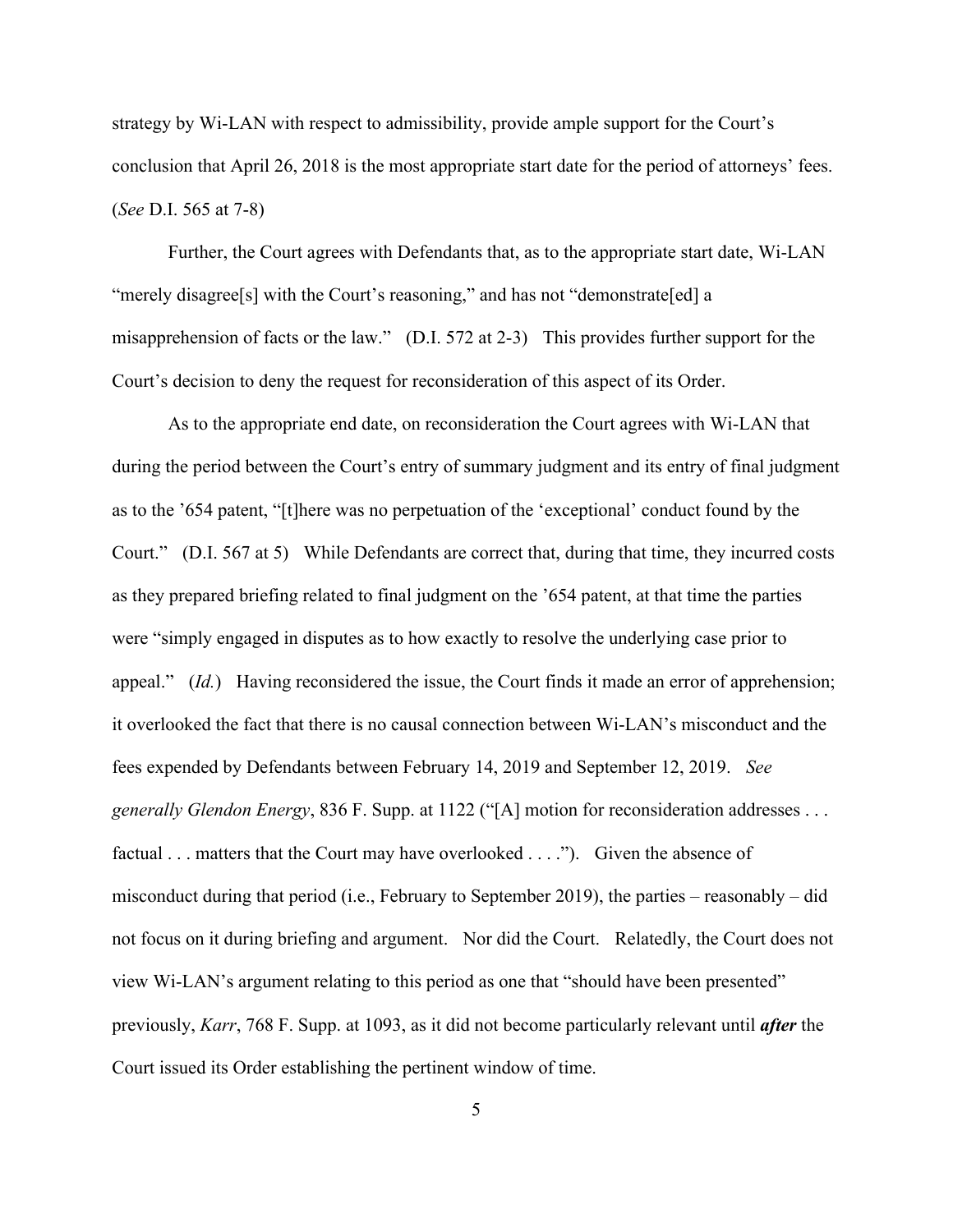Upon reconsideration, the record does not reveal any conduct by Wi-LAN after February 14, 2019 that the Court should be seeking to deter. Therefore, the Court exercises its discretion to modify its Order and sets the end date for the period of attorneys' fees to February 14, 2019, the date it entered summary judgment in favor of Defendants. *See In re Rembrandt Techs. LP Pat. Litig.*, 899 F.3d 1254, 1279 (Fed. Cir. 2018) ("[T]he amount of the award must bear some relation to the extent of the misconduct.").

Wi-LAN argues the Court misapprehended other facts relevant to its decision even to award any attorneys' fees. (*See* D.I. 567 at 6-8) For example, in Wi-LAN's view, the Court's findings as to the unreliability of the SoC declarations and source code do not apply to the evidence Wi-LAN obtained from Sigma Designs ("Sigma"). (*Id.* at 6) As Defendants point out, however, even if this were true, "Sigma manufactured at most one chip, and there can be no credible claim that advancing a case when Wi-LAN knew it could not prove infringement for dozens of chips and millions of televisions was anything but exceptional." (D.I. 572 at 9) Since the other third-party SoC manufacturers accounted for virtually all of the chips at issue, Wi-LAN's arguments as to Sigma do not render this case non-exceptional. (*See id.*)

Wi-LAN next argues that, in addition to the SoC declarations and source code, it also relied on separate, admissible testing testimony from its expert, Dr. Ionut Mirel, to demonstrate infringement. (*See* D.I. 567 at 7) This argument fails for the same reason as Wi-LAN's arguments regarding Sigma: the testing, at best, might establish a small portion of the alleged infringement. (*See* D.I. 572 at 10) Wi-LAN knew from the start that it could not rely solely on testing to prove the full scope of the infringement allegations it always insisted this case was about. (*See id.*)

Relatedly, Wi-LAN claims it could have proven infringement based on Dr. Mirel's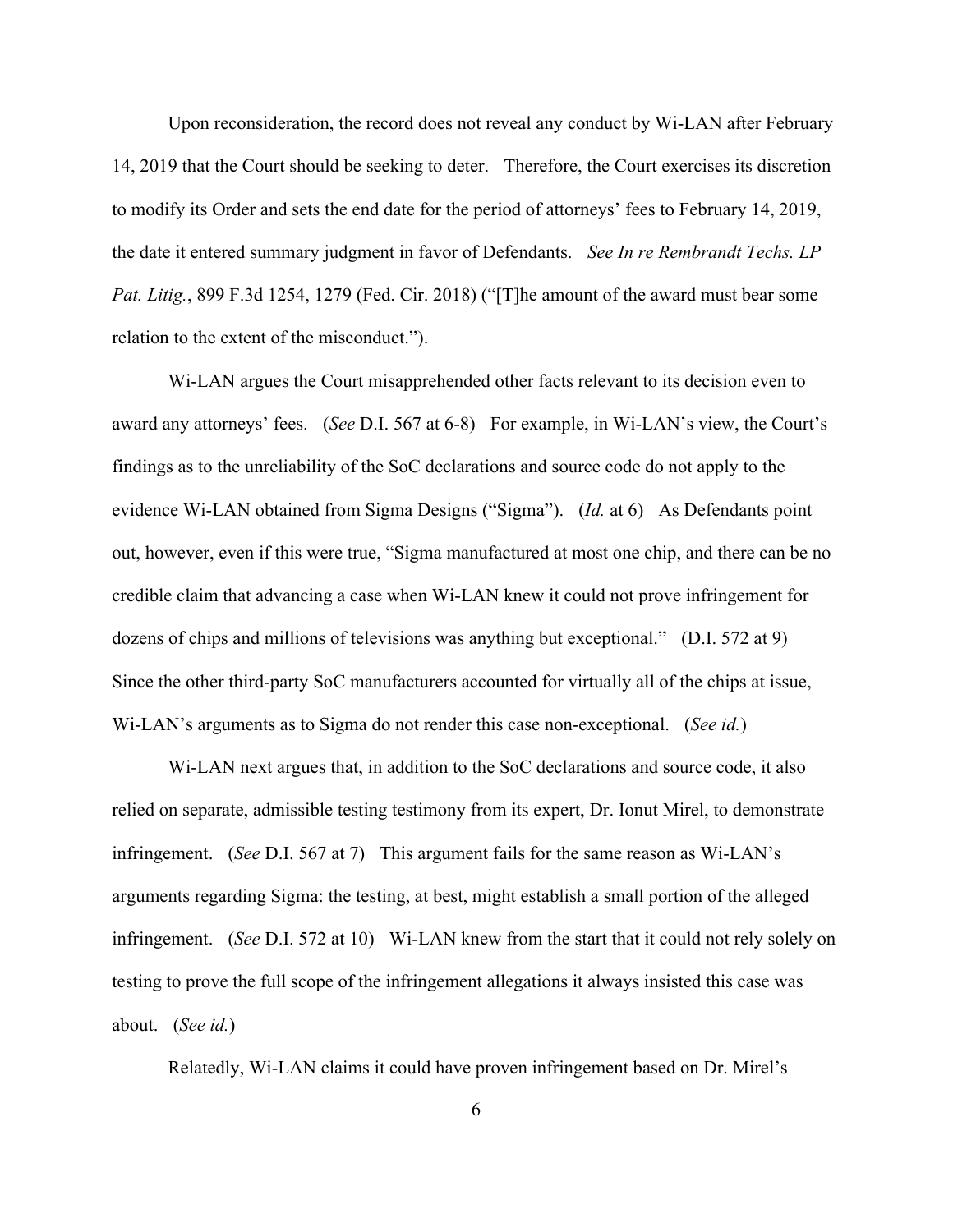review of the native source code and declarations from software engineers with knowledge of the code. (*See* D.I. 567 at 7) Wi-LAN argues that the facts relied on by Dr. Mirel were "of a type reasonably relied upon by experts in the field." (*Id.*) As both this Court and the Federal Circuit have explained, however, Wi-LAN did not show that source code experts reasonably rely on *unauthenticated* source code. *See Wi-LAN Inc. v. Sharp Elecs. Corp.*, 992 F.3d 1366, 1376 (Fed. Cir. 2021); D.I. 487 at 9-10.

In sum, the Court concludes that this case was exceptional based on Wi-LAN's conduct with respect to the '654 patent during the period of April 26, 2018 through February 14, 2019.

Turning next to the appropriate amount of fees to order Wi-LAN to pay Defendants, the Court has considered Wi-LAN's objections to the fees sought by Defendants (consistent with the Court's February 3, 2022 Order) (*see* D.I. 566) and Defendants' responses (*see* D.I. 570). Wi-LAN primarily objects to Defendants' use of Defendants' attorneys' actual billed rates to calculate the total requested fee award of over \$4.2 million. (D.I. 566 at 1) Wi-LAN urges the Court instead to use an hourly rate of \$500 to calculate the proper lodestar amount – that is, "a reasonable hourly rate [multiplied] by the reasonable number of hours required to litigate a comparable case." *Lumen View Tech. LLC v. Findthebest.com, Inc.*, 811 F.3d 479, 483 (Fed. Cir. 2016). Relying on excerpts from the American Intellectual Property Law Association's ("AIPLA") 2019 Report of the Economic Survey, Wi-LAN estimates that Philadelphia IP attorneys, on average, billed approximately \$490 per hour during the relevant period. (*See* D.I. 566 at 2) (citing D.I. 566-1 at 5-6) Further, according to AIPLA's 2019 Report, a total award of nearly \$2.9 million that would result from applying an hourly rate of \$500 is more consistent with the cost of typical patent litigation during the relevant period. (*See id.*) (citing D.I. 566-1 at 4)

7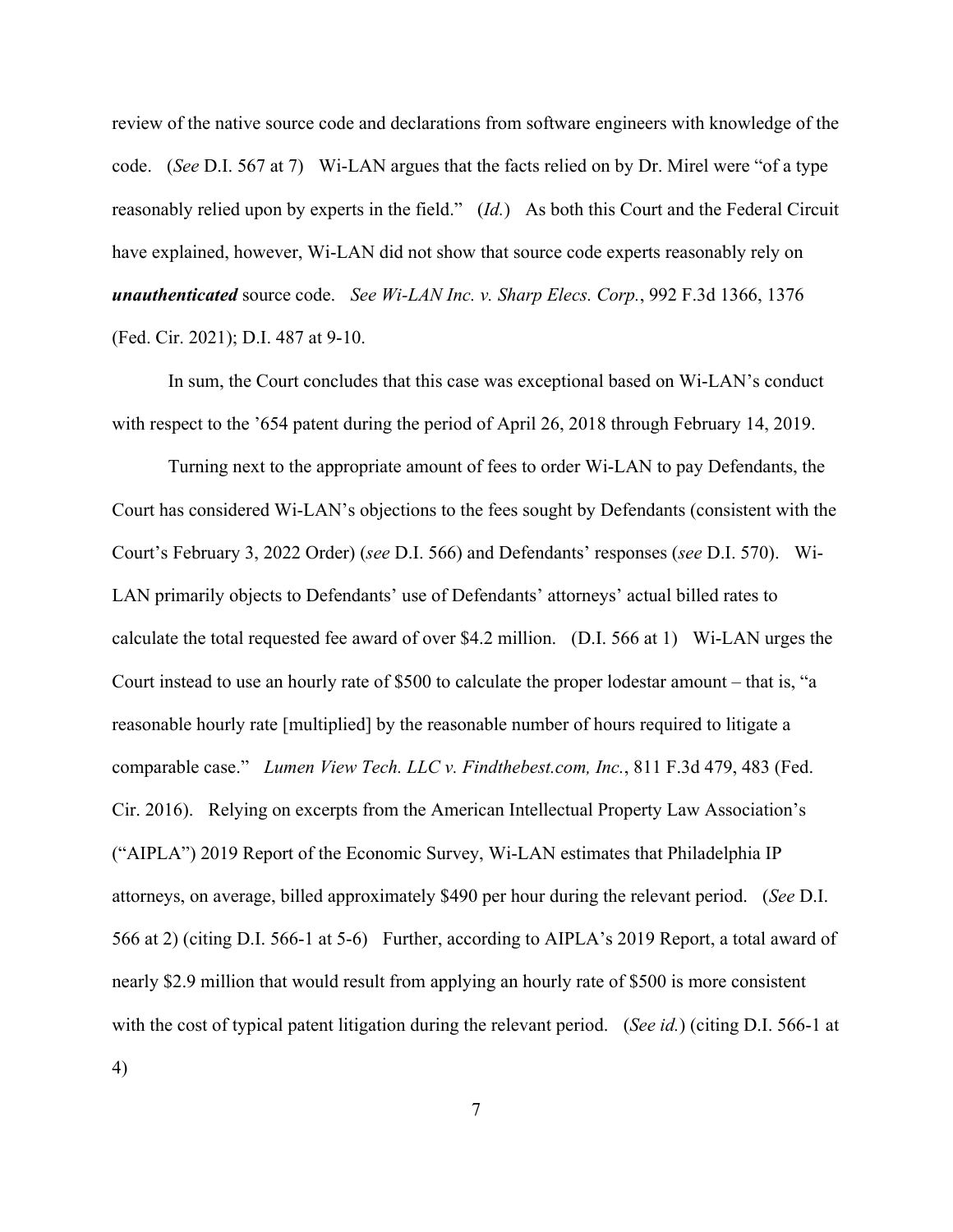Defendants respond that the AIPLA materials on which Wi-LAN relies are not reliable, for reasons including that they contain hearsay.<sup>3</sup> (D.I. 570 at 3, 5) The Court agrees with Defendants that Wi-LAN has not established that \$500 was the prevailing market rate for Philadelphia. (*See id.* at 3) More importantly, the rate proposed by Wi-LAN does not account for the skill and experience of Defendants' actual attorneys or the other circumstances of this case. (*See id.* at 3-4)

In the Court's view, the more appropriate hourly rates to apply are the actual rates paid by Defendants for Defendants' attorneys' work in defeating Wi-LAN's accusations.<sup>4</sup> (See id. at 4) The Federal Circuit has explicitly approved the award of attorney fees under § 285 at the rates that the attorneys actually charged. *SRI Int'l, Inc. v. Cisco Sys., Inc.*, 930 F.3d 1295, 1311 (Fed. Cir. 2019) ("We take no issue with the district court's award of attorneys' fees at the attorneys' billing rates without adjusting them to Delaware rates."). Here, Defendants, faced with serious allegations of patent infringement (and large alleged damages), retained highly experienced patent litigators, who billed based on their expertise and the specific circumstances of this case (including, for example, a 10% discount for Sharp from Kirkland & Ellis, which obtained the representation following a competitive bidding process). *See, e.g.*, *Gloucester* 

<sup>&</sup>lt;sup>3</sup> Other issues Defendants identify with Wi-LAN's reliance on AIPLA's 2019 Report include: the data was derived from an e-mail invitation to participate in a survey that yielded only an 11.1% response rate, and the average billing rates from the "Philadelphia CMSA" region appear to be based on information collected from only four firms, "with no explanation of their relative size or the experience and expertise of the attorneys that allegedly responded." (D.I. 570 at 3) (citing D.I. 570-1 Ex. 3 at 1, F-22)

<sup>&</sup>lt;sup>4</sup> Defendants note that, although the Third Circuit has not yet ruled on this issue, other circuits have recognized that an attorney's actual billing rate is presumptively reasonable if it is comparable to rates provided for similar services performed by similarly skilled and experienced attorneys. (D.I. 570 at 4) (citing *Jeffboat, LLC v. Dir., Off. of Workers' Comp. Programs*, 553 F.3d 487, 490 (7th Cir. 2009); *Woodland v. Viacom Inc.*, 255 F.R.D. 278, 280-81 (D.D.C. 2008))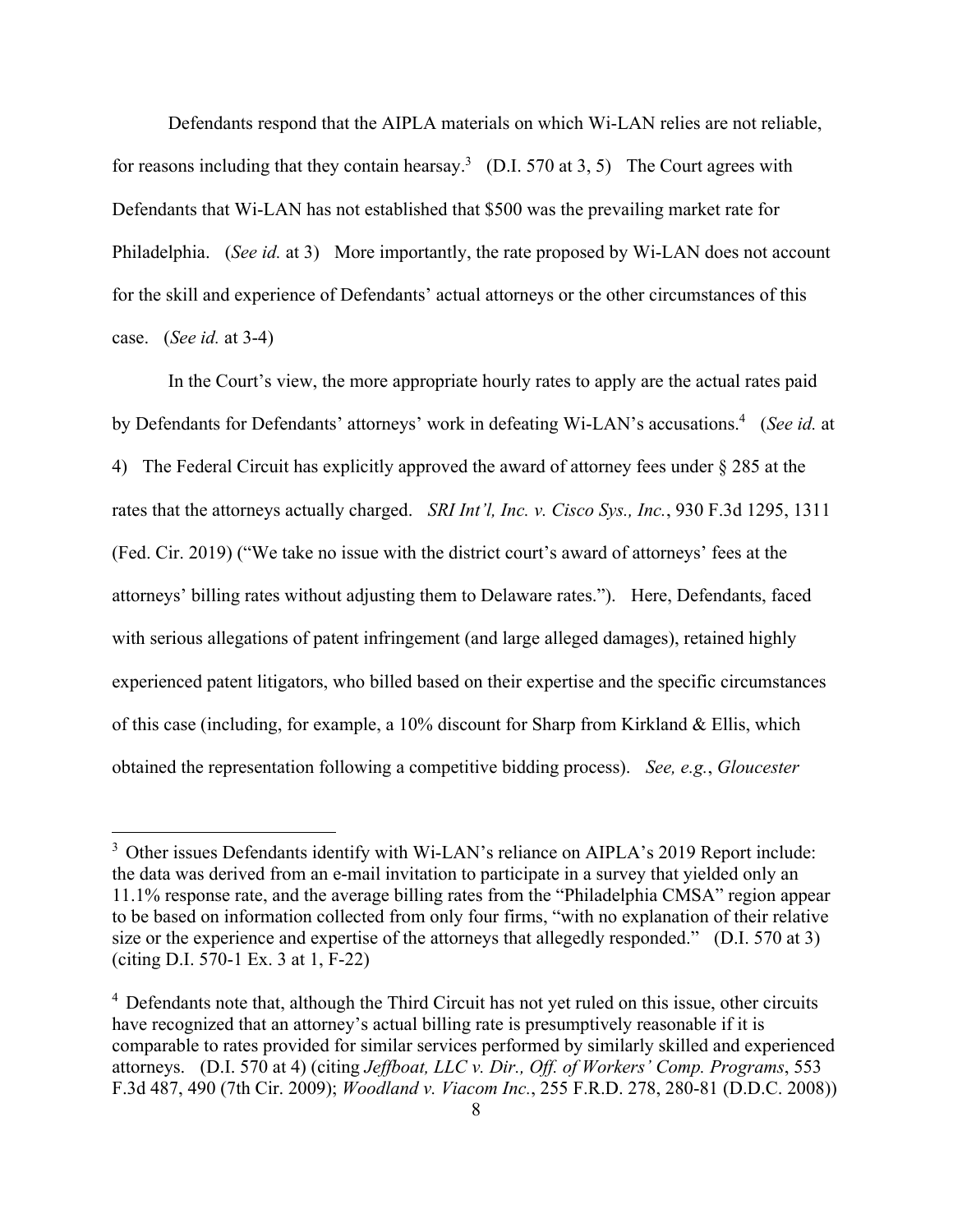*Cnty. Improvement Auth. v. Gallenthin Realty Dev., Inc.*, 2011 WL 3328474, at \*2 (D.N.J. Aug. 1, 2011). Further, relying on the 2019 Valeo Partners LLC's Attorney Hourly Rate Report (*see*  D.I. 570-1 Exs. 13-15), Defendants have shown their rates are comparable to the prevailing market rate "for similar services by lawyers of reasonably comparable skill, experience and reputation." *Blum v. Stenson*, 465 U.S. 886, 895 n.11 (1984); *see also Regeneron Pharms., Inc. v. Merus N.V.*, 2018 WL 3425013, at \*4-5 (S.D.N.Y. June 25, 2018) (finding Kirkland's rates for IP litigation reasonable).

Additionally, and importantly, this Court remains of the view that the appropriate "market" for assessing rates in a high-stakes patent litigation like the instant case is the market for national (and Delaware) counsel who litigate patent cases in Delaware. *See, e.g.*, *Belcher Pharms., LLC v. Hospira, Inc.*, 2022 WL 606075, at \*5 (D. Del. Feb. 3, 2022) ("[I]n my view, the relevant market here is the market for national counsel that practices patent litigation in the District of Delaware."). The Court simply disagrees with Wi-LAN's contention that the only proper comparators for all patent litigators practicing in this Court are Delaware lawyers (or even lawyers in the broader "Philadelphia" market).

For these reasons, the Court finds Defendants' actually charged rates are reasonable and applicable.

Wi-LAN also argues that Defendants do not specify in their time entries how particular work related to the '654 patent, and requests that the Court order Defendants to provide more detailed descriptions. (D.I. 566 at 2-3) Wi-LAN, however, does not provide any significant detail as to the entries it claims lack sufficient detail. Defendants have already agreed to remove the few entries Wi-LAN did identify as being unrelated to the '654 patent. (D.I. 570 at 2)

The Court further finds that Defendants have made a good faith effort to comply with the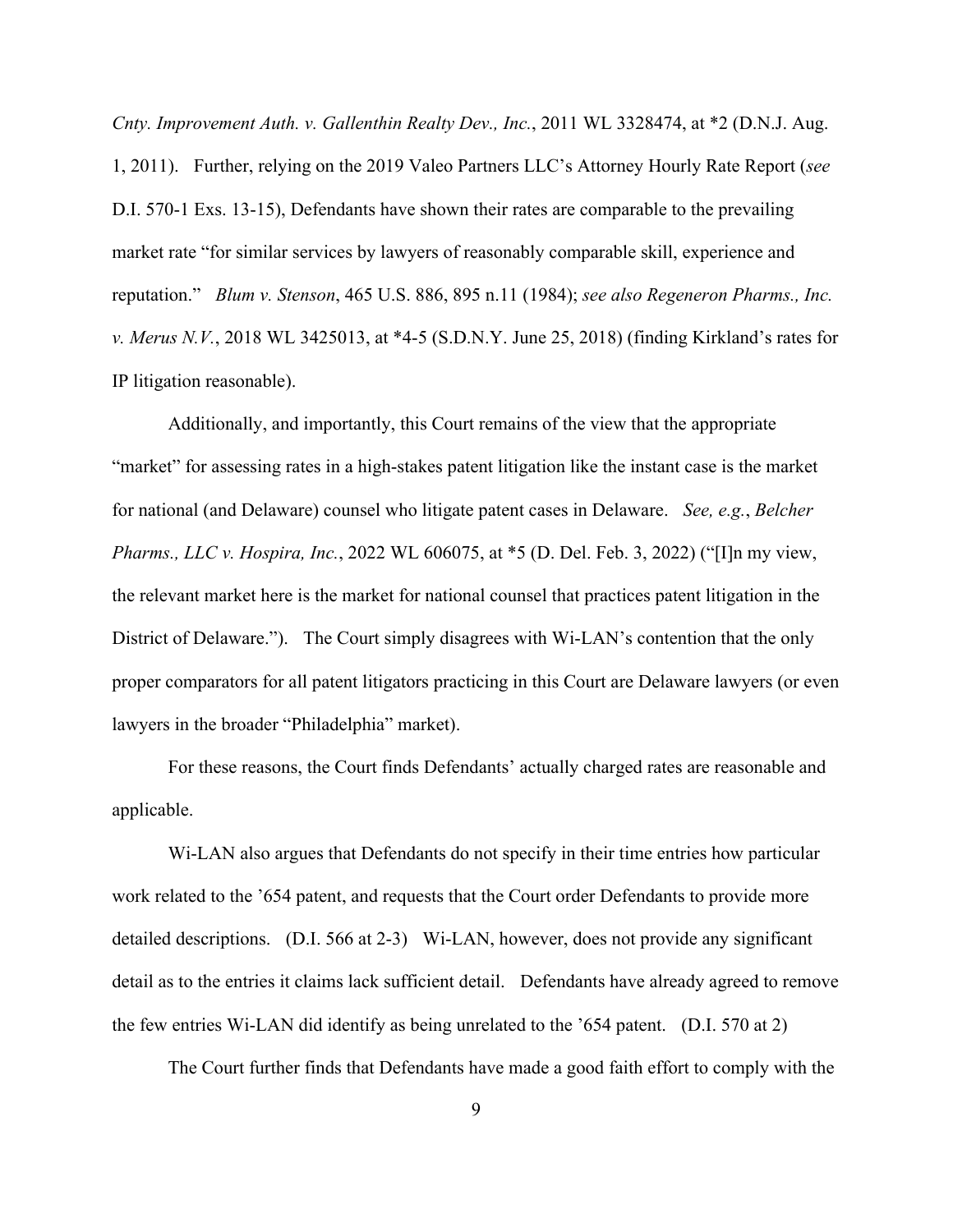Court's February 3, 2022 Order.<sup>5</sup> Defendants explain that "time entries that pertained to the '250 patent were removed in their entirety, and where time entries related to both the '654 and '250 patents, the '250 patent portions were removed and the entries were reduced accordingly." (*Id.*) Defendants further point out that no time entries relate to the '774 patent, as that patent was dismissed from the case before April 26, 2018, the start date for the period of attorneys' fees being awarded. (*Id.*) Based on this record, and considering the fact that the Court need not engage in a "tedious, line-by-line investigation of the hours [Defendants] expended," *In re Rembrandt*, 899 F.3d at 1280, Wi-LAN's request that Defendants provide more detailed descriptions as to their entries is denied.

## Accordingly, **IT IS FURTHER ORDERED** that:

1. Wi-LAN's objections (D.I. 566) are **OVERRULED**.

2. No later than **April 27, 2022**, the parties shall submit a proposed order, consistent with this ruling, that identifies the amount of fees to be awarded to Defendants, which shall be adjusted to reflect the narrower window of time set out in this Order. The submitted order should be one the Court can sign and conclude this case and put it in a posture where one or both sides could, if it chooses, take an appeal.

3. Because this Memorandum Order is filed under seal, the parties shall meet and confer and, no later than **3:00 p.m.** on **April 26, 2022**, submit a proposed redacted version, accompanied by a supporting memorandum detailing how, under applicable law, the Court may

<sup>&</sup>lt;sup>5</sup> By contrast, Wi-LAN appears to have dodged Defendants' efforts to meet and confer ahead of filing its objections. (*See* D.I. 570 at 1-2)